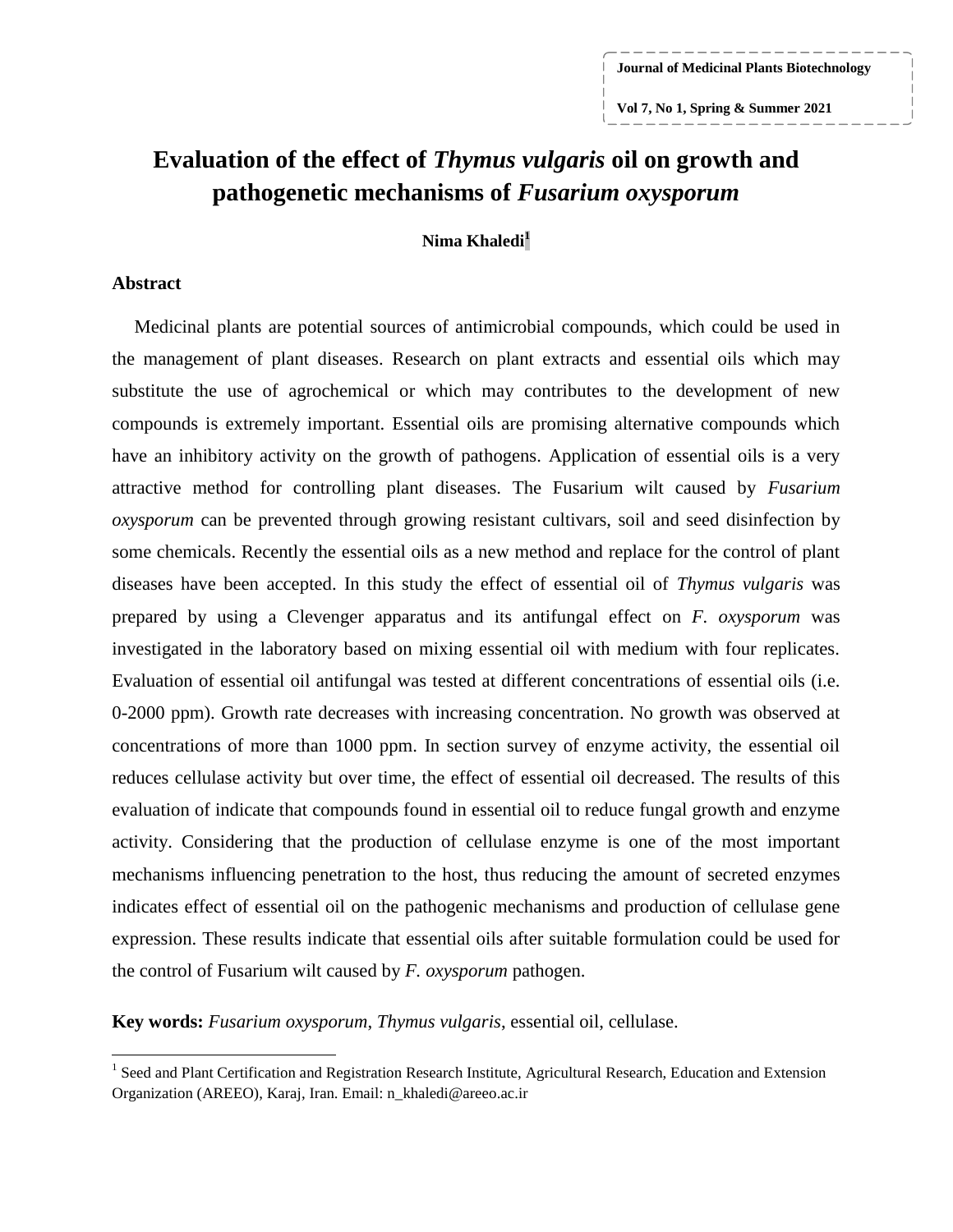#### **Introduction**

Management of seed-borne and soilborne diseases such as wilt caused by *Fusarium* species has always been problematic. Soil solarization/disinfection, crop rotation and mixed cropping are the best ways of eliminating soil borne pathogens (Sullivan, 2004). Seed treatment with synthetic fungicides such considerably reduce wilt incidence in plant. However, their use is costly as well as environmentally undesirable (Song and Goodman, 2001). The use of resistant varieties is one of the most effective alternative approaches to controlling wilt disease (Singh, 2005). But, due to breakdown of resistance in the face of high pathogenic variability in the pathogen population, the usefulness of many resistant cultivars is restricted to only a few years. Thus there is a need to develop alternative strategies to provide durable resistance over a broad geographic area. In this context, biocontrol is an eco-friendly way of managing fusarium wilt in plant which offers an alternative to fungicides (Prasad and Rangeshwaran, 2000).

Recently, chemical fungicides application has been tried to be replaced by environmentally safe control strategies because of the emergence of fungicideresistant fungal isolates and public concerns regarding the health and environmental impacts of these chemicals. Essential oil bearing plants constitute a rich source of bioactive chemicals, which have been reported to have various antifungal properties (Kalemba and Kunicka, 2003). These chemicals are often active against a limited number of species, including the specific target species. They are also biodegradable and non-toxic. Although several essential oils have been reported to have antifungal properties, few have been developed as commercial formulations for use in plant disease control. Plant pathogens attack target cells by producing various cell wall degrading enzyme. With the advent of molecular biology, rigorous research has been carried out on cloning and expression of cellulase genes in various hosts (Lakshminarasimha Reddy and Sreeramulu, 2012). In this study, the effects of *Thymus vulgaris* essential oil on *in vitro* growth and pectinase activity of *F. oxysporum* were examined.

### **Materials and methods**

### **Plant pathogenic fungus**

*Fusarium oxysporum* was obtained from seed health laboratory of Seed and Plant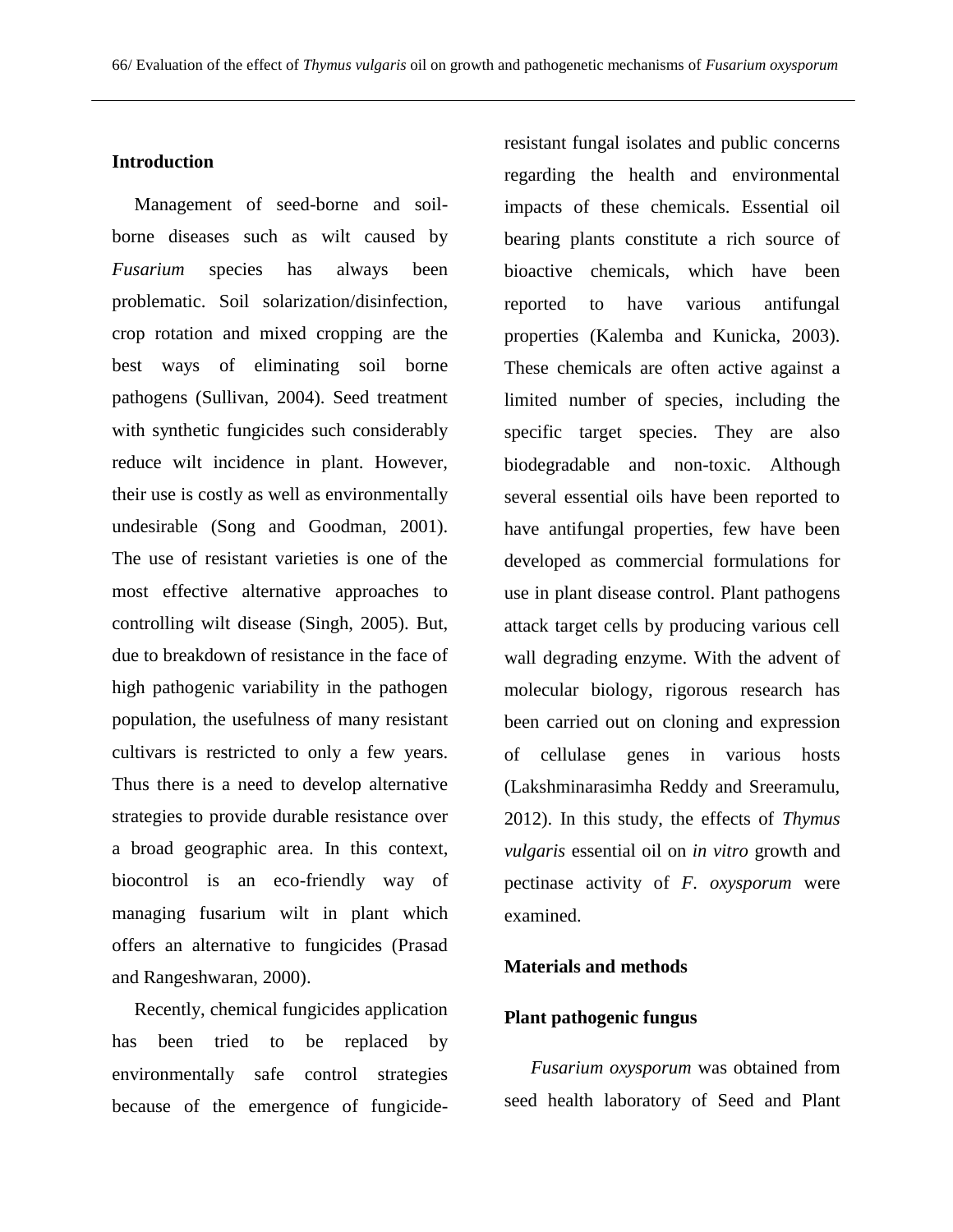Certification and Registration Institute (SPCRI) in Iran. The fungus isolates were maintained on potato dextrose agar (PDA) medium slants at 4˚C, and sub-cultured at monthly intervals.

### **Plant material and extraction of essential oil**

For the extraction of essential oil, leaves of *Thymus vulgaris* were collected September 2013 from Tehran province, Iran. The leaves were washed with distilled water and dried at room temperature in the shade and away from direct sunlight. Then, using the dried leaves was crushed and plant tissues were passed through of sieve (10 mesh). For isolation of the essential oil, 100 g of dried plant materials were subjected to hydro-distillation for about 3 h, using a Clevenger apparatus. The oil was dried over anhydrous  $Na<sub>2</sub>SO<sub>4</sub>$  and preserved in sealed glass bottles and protected from the light by wrapping in aluminum foil and stored at 4 °C until used.

### **Growth inhibition assay in culture medium**

The tests were performed using the agar medium assay described by Tatsadjieu et al. (2009) with some modifications. PDA medium with different concentrations of EO (i.e. 0-1000 ppm) were prepared by adding appropriate quantity of EO to melted medium, followed by addition of Tween-20 (100μL to 100 mL of medium) to disperse the oil in the medium. Each Petri-dish was inoculated at the center with a mycelial disc (10 mm diameter) taken at the periphery of *F. oxysporum* colony grown on PDA for 72 h. Positive control (without EO) plates were inoculated following the same procedure. Plates were incubated at  $28\pm1\degree$ C for 4 days and the colony diameter was recorded each day. The mycelial growth inhibition (MGI) percentage was calculated according to the following formula: MGI (%) =  $[(D_c-D_t)/D_c]$  $\times$  100 Where, D<sub>c</sub> = mean diameter of colony in the control (mm) and  $D_t$  = mean diameter of colony in the treatment (mm). Three replicate plates were used per treatment and the experiment was repeated three times.

### **Effect of EOs on the activity of cellulase**

The efficacy of EO obtained from *T. vulgaris* at IC50 concentration in reducing the activity of cellulase enzymes in vitro was determined using the methods described by Khairy et al. (1964) and Abdel-Razik (1970). The production of cellulase enzyme was carried out using a medium containing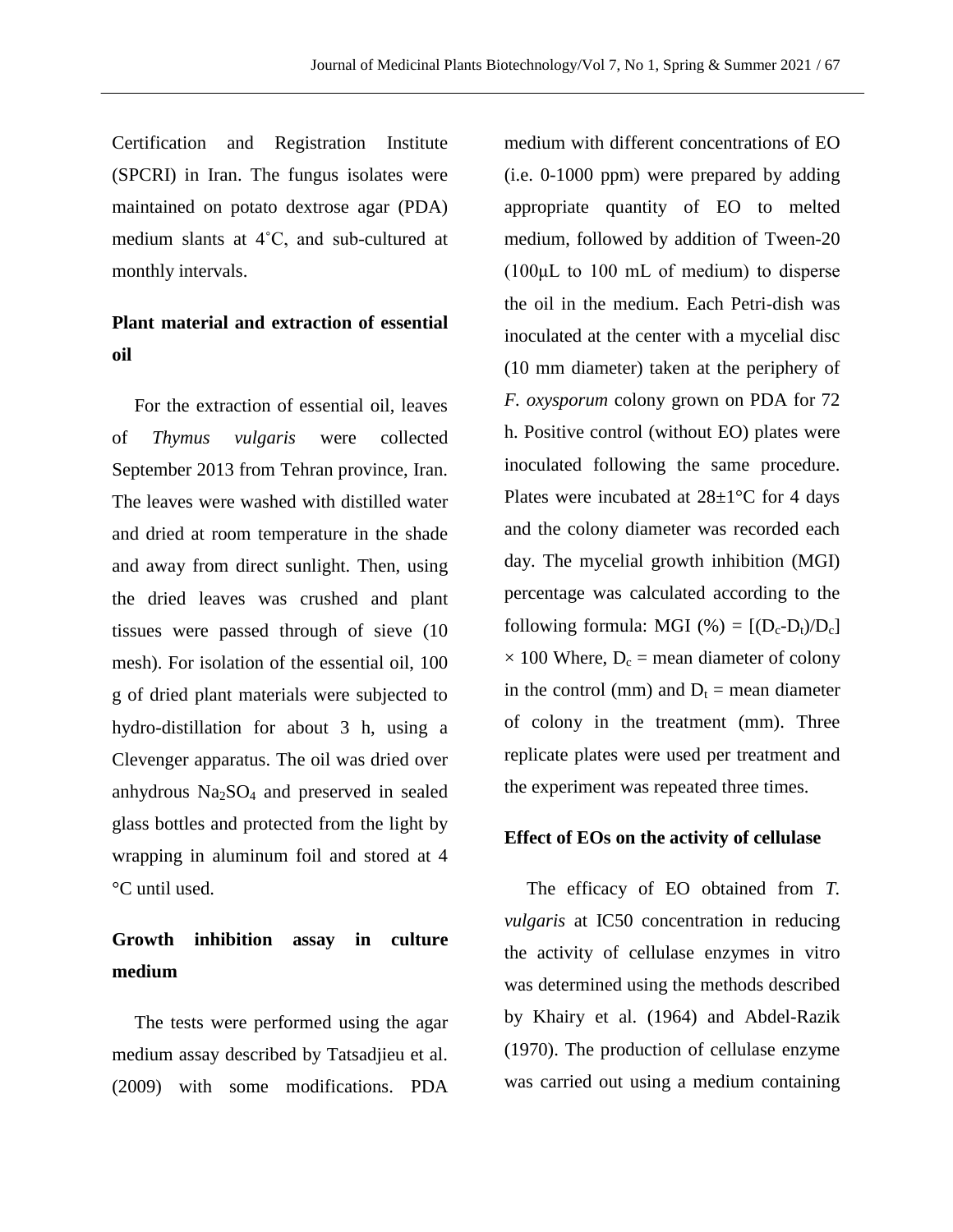4.6 g carboxymethyl cellulase, 5.0 g yeast extract, 5.0 g peptone, and 5.0 g  $K_2HPO_4$  in 1 liter of distilled water and pH 7.2±0.2 as described by MacMillan and Voughin (1964). EO was added to the sterilized medium in each flask to obtain the IC50 concentration. Then, the flask was inoculated with a 1 cm diameter mycelial plug of each fungus. Cellulase activity was determined after 10 days of incubation at 28°C. The supernatants were obtained by filtration and centrifugation at 5000 rpm for 15 min at 4°C. Then, the supernatants were used for crude enzyme preparation. Three flasks were used as replicates for each treatment as well as the control and the experiment was repeated three times.

Cellulase activity was investigated using the method of Wood and Bhat (1988). Carboxymethyl cellulase was used as substrate for cellulase assay as reported in the literature (Han et al., 1995; Deshpande, 1984; Ding et al., 2001). Briefly, 0.5 ml of cell free supernatant was mixed with 1 ml of 0.7% carboxymethyl cellulase in 0.05 M acetate buffer with pH 4.8 and the reaction mixture was incubated at 50°C for 60 min in static condition. After adding 2 ml of DNS reagent, the mixture was boiled for 10 min at 100°C. The reaction was stopped by

adding 1 ml of 40% Potassium sodium tartrate. The absorbance was measured at 550 nm and the amount of reducing sugar released was calculated from the standard curve of glucose. One unit of cellulase activity was defined as the amount of enzyme that catalyzed 1.0 μmol of glucose per minute during the hydrolysis reaction.

### **Statistical analysis**

All experiments were set up in a complete randomized design. The data were analyzed by one-way analysis of variance (ANOVA) and comparison of means was carried out using the Duncan's Multiple Range Test at the level P≤0.05. Statistical analysis was performed with statistical package for the social sciences (SPSS; version 21) softwares.

### **Results**

## **Antifungal activity of essential oil on mycelial growth**

The effects of different concentrations of the EO on mycelial growth of *F. oxysporum* are shown in Fig. 1. The EO inhibited the growth of *F. oxysporum* in a dose dependent manner. Complete growth inhibition was observed at concentrations higher than 1000 ppm.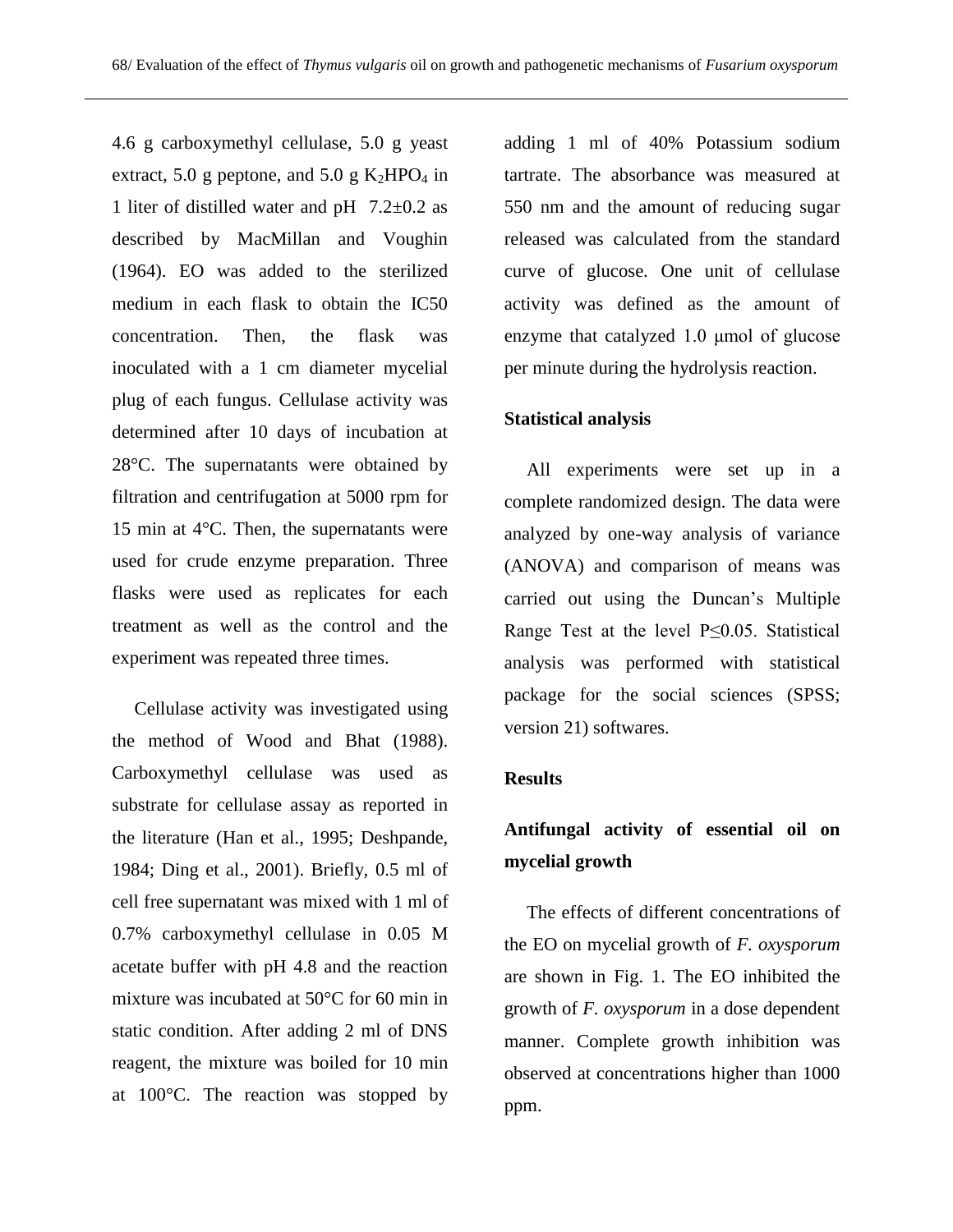

Fig. 1. Effect of different concentrations of *T. vulgaris* essential oil on mycelial growth of *F. oxysporum*

### **Effect of essential oil on cellulase activity of** *F. oxysporum*

The effects of different concentrations of the essential oil on cellulase activity of *F. oxysporum* are shown in Fig. 2. In vitro, *F. oxysporum* showed maximum cellulase activity after 168 hours post-culturing on liquid medium (hpc), respectively, and decreased afterward. The present data revealed significant decrease in cellulase activity of all treatments having essential oil compared to control. So, the decrease in cellulase activity observed in this research may reflect a process elaborated of effective compounds of essential oil to reducing pathogenic. Cellulolytic enzymes serve as

invasive agents that enable the pathogen to penetrate the tissue of its host or as digestive agents that enable plant tissues to be penetrated by other enzymes and enable cellulase itself to be utilized as a carbon source (Olutiola and Cole, 1976). *F. oxysporum* is necrotrophic phytopathogen which enter the host tissue either by exerting mechanical pressure from the growing hyphae or by dissolving the cell wall through CWDEs. Similarly, a previous report indicated that aqueous extracts of various plant species reduced the mycelial growth of *R. solani* and *Fusarium solani* and significantly inhibited polygalactronase and cellulolytic activity of these fungi *in vitro* (Abd-El-Khair and El-Gamal Nadia 2011).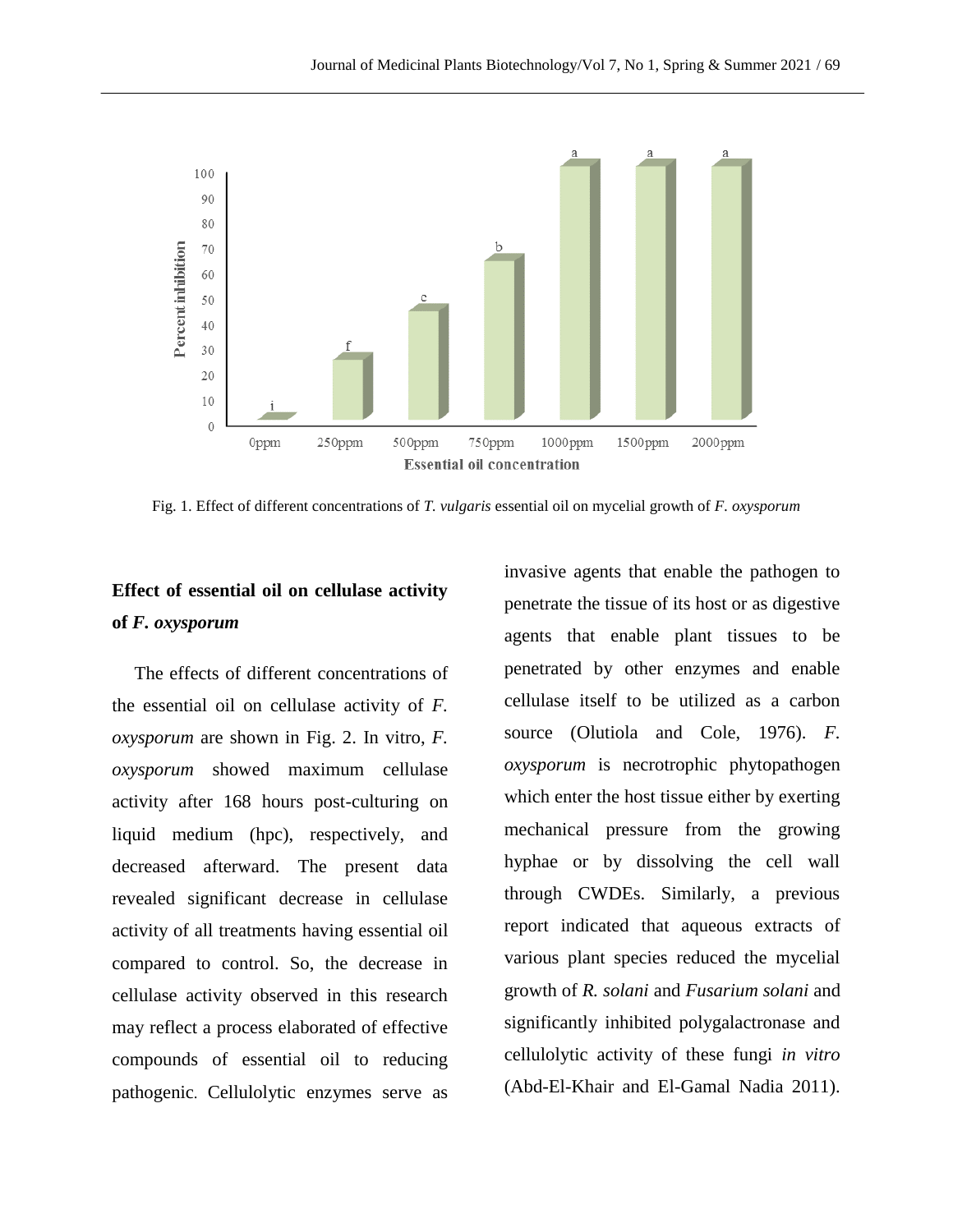In conclusion, essential oil of *T. vulgaris* could be applied as an alternative to synthetic fungicides for the control of *F. oxysporum*.



Fig. 2. Effect of *T. vulgaris* essential oil on cellulase activity of *F. oxysporum*

### **References**

- Abd-El-Khair H, El-Gamal Nadia G, (2011) "Effects of aqueous extracts of some plant species against *Fusarium solani* and *Rhizoctonia solani* in *Phaseolus vulgaris* plants" Archives of phytopathology and plant protection,  $44(1):1-16.$
- Abdel-Razik A.A, (1970) "The parasitism of white *Sclerotium cepivorum* Berk., the incitant of white rot of onion" PhD thesis, Faculty of Agriculture, Assiut University.
- Deshpande M.V, Eriksson K.E, (1984) "Reutilization of enzymes for saccharification of lignocellulosic

materials" Enzyme and Microbial Technology, 6:338-340.

- Ding S.J, Ge W, Burevell J.A, (2001) "Endoglucanase I from the edible straw mushroom, *Volvariella volvacea*, purification, characterization, cloning and expressions" European Journal of Biochemistry, 268:5687-5695
- Han S.J, Yoo Y.J, Kangs H.,. (1995) "Characterization of a bitunctional ceilulase and its structurai gene" Journal of Biological Chemistry, 270: 6012- 26019.
- Haware M.P, Kannaiyan J, (1992) "Seed transmission of *Fusarium udum* in pigeonpea and its control by seed-